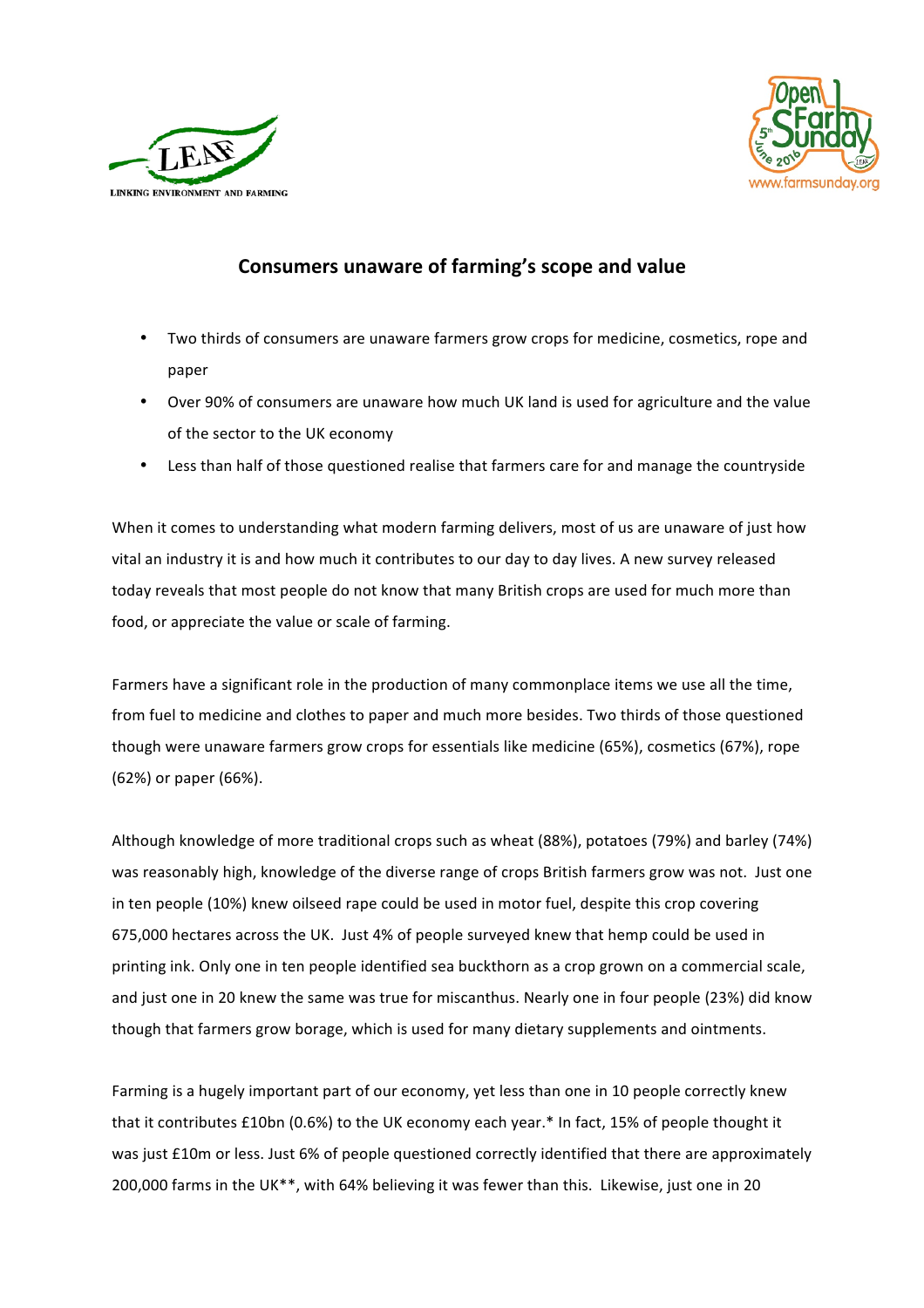consumers recognised that close to three quarters of total UK land area is used for agriculture\*\* the equivalent size of over 17million international rugby pitches.

Less than half of those questioned (47%) realised that farmers care for and manage the countryside, although 55% said it was important we farm sustainably.

More than a third of farmers are using wind, solar and energy crops to produce low-carbon energy\* but 90% of consumers were either unaware of this or believed the figure to be lower. Just one in five consumers were aware that farmers can play a part in electricity production. A quarter of UK power comes from renewable sources but again, consumers did not realise this or make a link to agriculture. 

This lack of knowledge is not helped by many people's disconnect with farming. The survey, which was carried out by LEAF (Linking Environment And Farming), the organisers of next weekend's Open Farm Sunday ( $5<sup>th</sup>$  June), revealed that, on average, those questioned had not visited a working farm in over nine years. A quarter of those questioned (26%) said they had never visited a farm.

## **Five British crops and some of their applications:**

- 1. **Hemp:** Used in cosmetics, rope, printing ink and the building and automotive industries
- **2. Sea Buckthorn:** Used in cosmetics and nutritional supplements
- **3. Borage:** Used in skin care creams, cosmetics and medicine
- **4. Miscanthus: Used in heat and** power generation
- **5.** Oilseed Rape: Used in motor fuel and lubricants

Open Farm Sunday events will show consumers the diversity of modern farming and the work farmers do to farm sustainably. Annabel Shackleton, Open Farm Sunday Manager at LEAF said: "People may not realise it but our lives depend on farmers for much more than just nutritious and delicious food. That is why we are calling on as many people as possible to visit a farm on the  $5<sup>th</sup>$ June for Open Farm Sunday and discover the world of farming for themselves. The majority of people we surveyed said that there is a lot to thank farmers for, but it seems they don't realise just exactly how much."

For more information on Open Farm Sunday and to find participating farms visit www.farmsunday.org. A new video has been produced by LEAF to show consumers how farming impacts their everyday lives: https://youtu.be/0TZHVcHcv7A